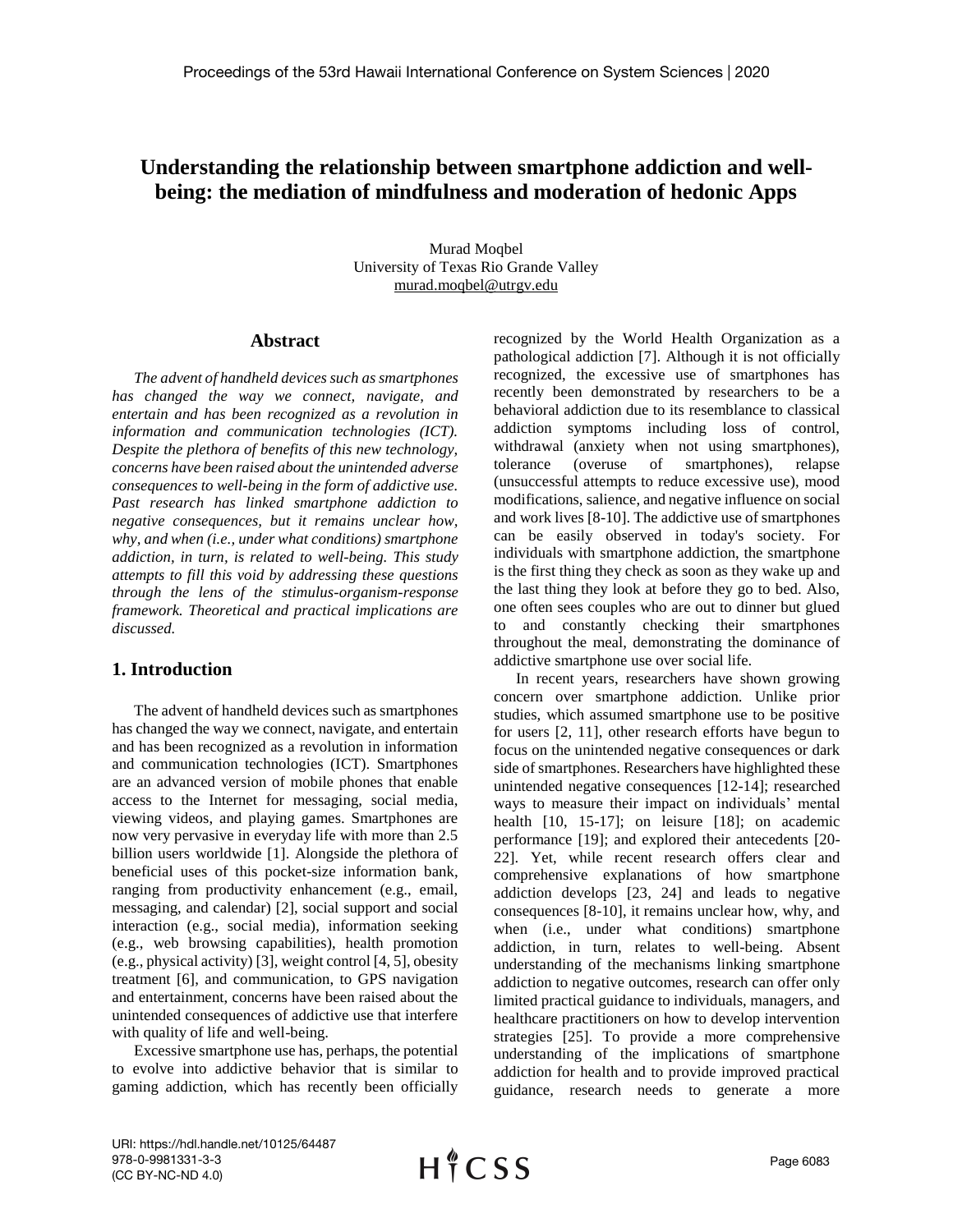sophisticated explanation of the factors that link smartphone addiction to well-being (i.e., mediation) and to highlight the contextual factors on which the influence on health depends (i.e., moderation). Therefore, this study attempts to offer a more comprehensive explanation of the interdependencies between smartphone addiction and other factors that explain in detail how and why smartphone addiction can relate to well-being (mediation) and when or under what conditions the influence on health augments (moderation).

To fully understand the relationship between smartphone addiction and well-being, we draw on the stimulus-organism-response (S-O-R) model [26, 27], which suggests that environmental factors (i.e., smartphone addictive use) serve as stimuli (S) that influence individual organisms (O) represented by emotive or cognitive states (e.g., mindfulness), which in turn lead to responses (R) (e.g., well-being–good health and technostress). Using the S-O-R model as a theoretical framework, we examine the relationship between smartphone addiction and well-being, the mediating effect of mindfulness, and the effect of smartphone addiction and technostress (stress due to ICTs) on health under hedonic (pleasure-oriented) usage conditions (moderation).

By investigating the interdependencies between smartphone addiction, mindfulness, and technostress in the prediction of well-being, we make important contributions. Our study helps research on technology addiction, smartphone addiction in particular, progress toward an enriched explanation of the process by which smartphone addiction relates to well-being. We posit that smartphone addiction is related to technostress and health not only directly but also indirectly. In addition, our study establishes certain smartphone usage conditions (hedonic vs. utilitarian) as contextual factors on which smartphone addiction and technostress negative effects on health depend. Overall, in this study, we generate an enhanced understanding of how, why, and when smartphone addiction relates to well-being.

The paper is organized as follows. The next section covers the theoretical lens that guides this study namely, the S-O-R paradigm that was developed by Mehrabian and Russell [26]. The following section presents the integrative model and hypotheses. Next, the research method will be described. Finally, we discuss the implications for information systems (IS) research and practice.

# **2. Theoretical Foundations: Stimulus-Organism-Response Model**

The stimulus-organism-response model in environmental psychology [26] posits that

environmental stimuli lead to an individual's emotive or cognitive reactions (i.e., internal states), which in turn evoke responses. The stimulus-organism-response model focuses on the reactions of the organism and the responses when the organism and the response are exposed to certain environmental stimuli. The organism represents internal emotive or cognitive states or processes that intervene between the stimuli and response. Therefore, this implies that internal emotive or cognitive states mediate the effect of stimuli on a response. Further, the response can be classified as either internally or externally detectable [27]. The S-O-R model has been applied in various settings to explain the consumer-decision making process in online retail [28, 29], restaurants [30], and information disclosure [31].

We employ the S-O-R model as a theoretical lens to understand the formation of emotive and cognitive reactions of individuals and the relationship to health. In this study, the stimulus is smartphone addiction, the organism component includes the emotive and cognitive state of mindfulness, and the response is the level of well-being represented by technostress and health.

## **3. Research Model**

Drawing from the literature, Figure 1 depicts our conceptualized theoretical research model and hypotheses. Our research model proposes that the smartphone addiction stimulus leads to cognitive and emotive reactions in the form of mindfulness, which, in turn, lead to a response in the form of a degree of wellbeing (technostress and health).



**Figure 1. Research model with hypotheses**

#### **3.1 Smartphone Addiction and Health**

Smartphone addiction is one of several types of behavioral addictions. The term "addiction" initially was used to refer to a condition in which an individual has a heavy dependence on a substance (e.g., drugs) or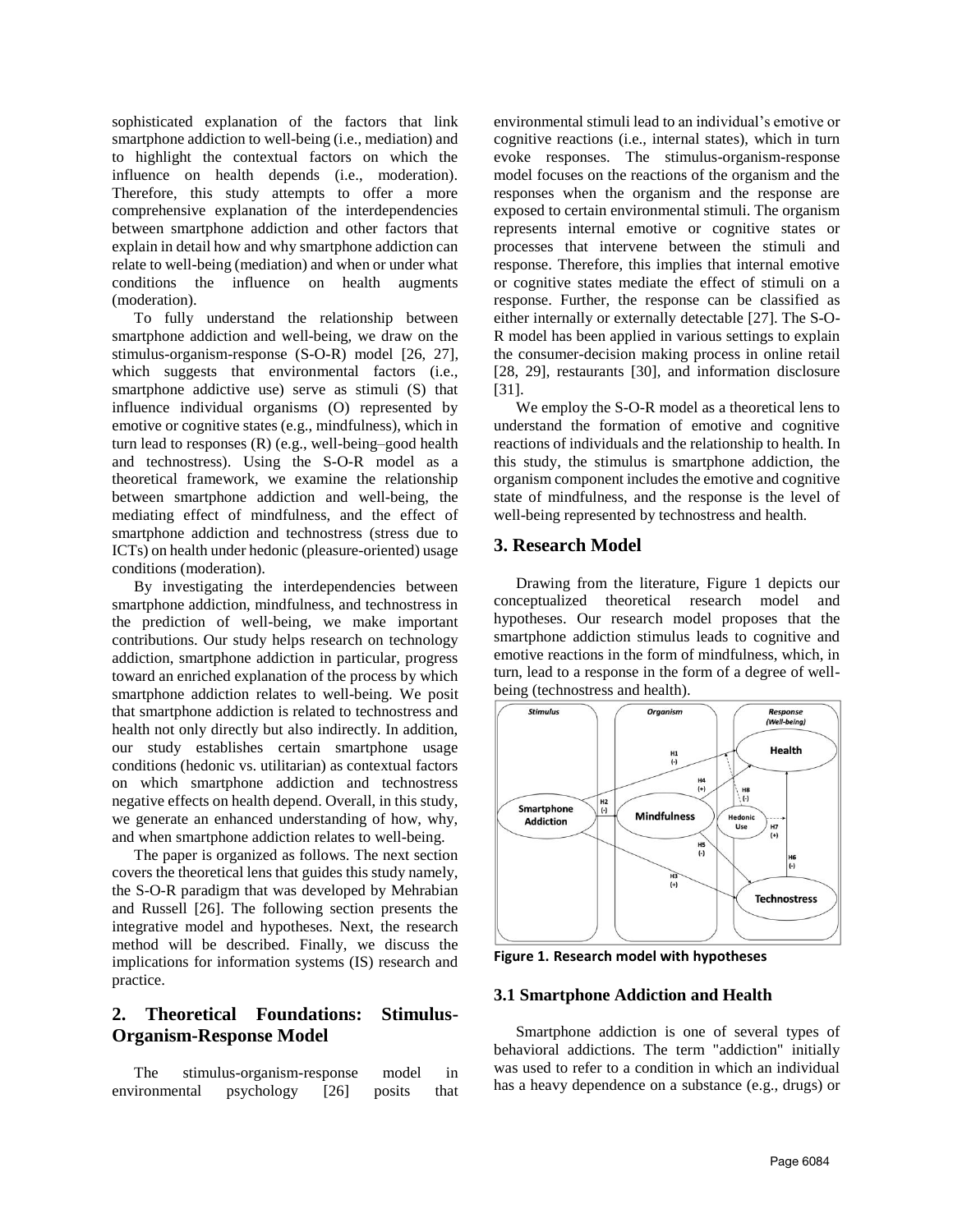an activity (e.g., gambling) [32]. Dependence, however, refers to overindulgence, craving, withdrawal, tolerance, and loss of control [33]. Despite originally being associated with substance use, there is an increasing recognition of the broad range of conditions that define addiction that involve not only the ingestion of substances but also the excessive engagement in a behavior (i.e., behavioral addiction) leading to negligence of one's life responsibilities (such as health, work, and relationships) [34, 35]. Scholars have studied various types of such behavioral addictions including gambling [36], eating disorders [37], TV addiction [38], and technology addictions such as video gaming [7], cyber disorders [39], computer addiction [40], Internet addiction [41-44], Internet gambling addiction [45], compulsive Internet use [46], Internet gaming addiction [47], online auction addiction [48], mobile phone addiction [49, 50], Internet sex addiction [51], social network site addiction [35, 52], and smartphone addiction [8-10]. Current research characterizes a behavioral addiction diagnosis as the existence of functional impairments in social relationships, at work, or in other social situations [53, 54]. Although there is no agreement on a definition of addiction, the consensus among most researchers is that technology addiction incorporates psychological dependence on the use of technology [35, 48, 55]. Among the different types of technology addictions, smartphone addiction is prevalent in our society today.

We define health in this paper as perceived physical and mental health over time. Smartphone addiction influences mental health in various ways. Addictive smartphone use causes mental health symptoms such as stress primarily due to the perception of having to be accessible at all hours, even during nighttime [17]. Prolonged use of technology has also been associated with increased psychological distress [56]. The health literature determined that there is a link between the electromagnetic radiation from smartphones and changes in the antioxidant defense systems of human tissues that, in turn, causes oxidative stress [57]. A more recent study explained the underlying biological mechanisms through which mental health is impacted by smartphone addiction [58], indicating that smartphone addiction raises the levels of a neurotransmitter called GABA in the brain that inhibits brain signal leading to mental health issues such as anxiety. Therefore, smartphone addiction affects mental health for psychological and biological reasons.

Smartphone addiction affects physical health as well. For example, the time spent on smartphones is more likely to be spent indoors inducing a sedentary lifestyle. In other words, screen time on smartphones is replacing time that individuals should be spending on physical, social, or intellectual activities, that are vital to healthy development.

Given the high level of stimuli in the form of smartphone addiction that individuals experience, we expect that the response will be poor physical and mental health. Hence,

*Hypothesis 1: There is a negative relationship between the extent of smartphone addiction and health.*

### **3.2 Smartphone Addiction and Mindfulness**

The mindfulness concept, which is rooted in the Buddhist tradition, is defined as "receptive attention to awareness of the present events and experience" [59]. In other words, mindfulness is entrenched in conscious behaviors–attention and awareness. Mindlessness, the opposite of mindfulness, is characterized by doing tasks automatically without being aware of or attentive to what is being done [60].

There is growing interest in the IS field in mindfulness [61]. Mindfulness has been studied mainly at the organizational level [62, 63]. For example, Butler and Gray [64] suggested fundamental ways in which organizations can mindfully benefit from information technologies to achieve reliable performance. There is minimal research studying mindfulness at the individual level [e.g., 61]; however such research efforts are pivotal. Since mindfulness is considered to be a cognitive-emotive regulation strategy [65], we use mindfulness in this study as an organism (i.e., cognitiveemotive state) resulting from the stimulus (i.e., smartphone addiction) in the S-O-R model

In this research, we argue that smartphone addiction can lead to lower mindfulness. The reason is that when individuals are addicted to their smartphones, they lose awareness of their actions at the present moment because of smartphone-use-urge distraction. This absence of awareness and attention (mindlessness) behavior is manifested in society today. For example, pedestrians are seen bumping into others or triping over obstacles while walking down the street because they are using their smartphones without paying attention to their surroundings. Also, individuals addicted to smartphones tend to lack concentration because of the constant distraction they experience from attentionswitching. Research has documented that individuals who frequently switch attention were less likely to be able to sustain attention and perform well [66]. This distraction increases even more because of the multitasking behavior individuals with smartphone addiction develop when using multiple apps simultaneously and switching their attention from one social media app to another, and task-switching behavior has been linked to reduced attention [67]. Therefore, these behaviors reduce the mindfulness of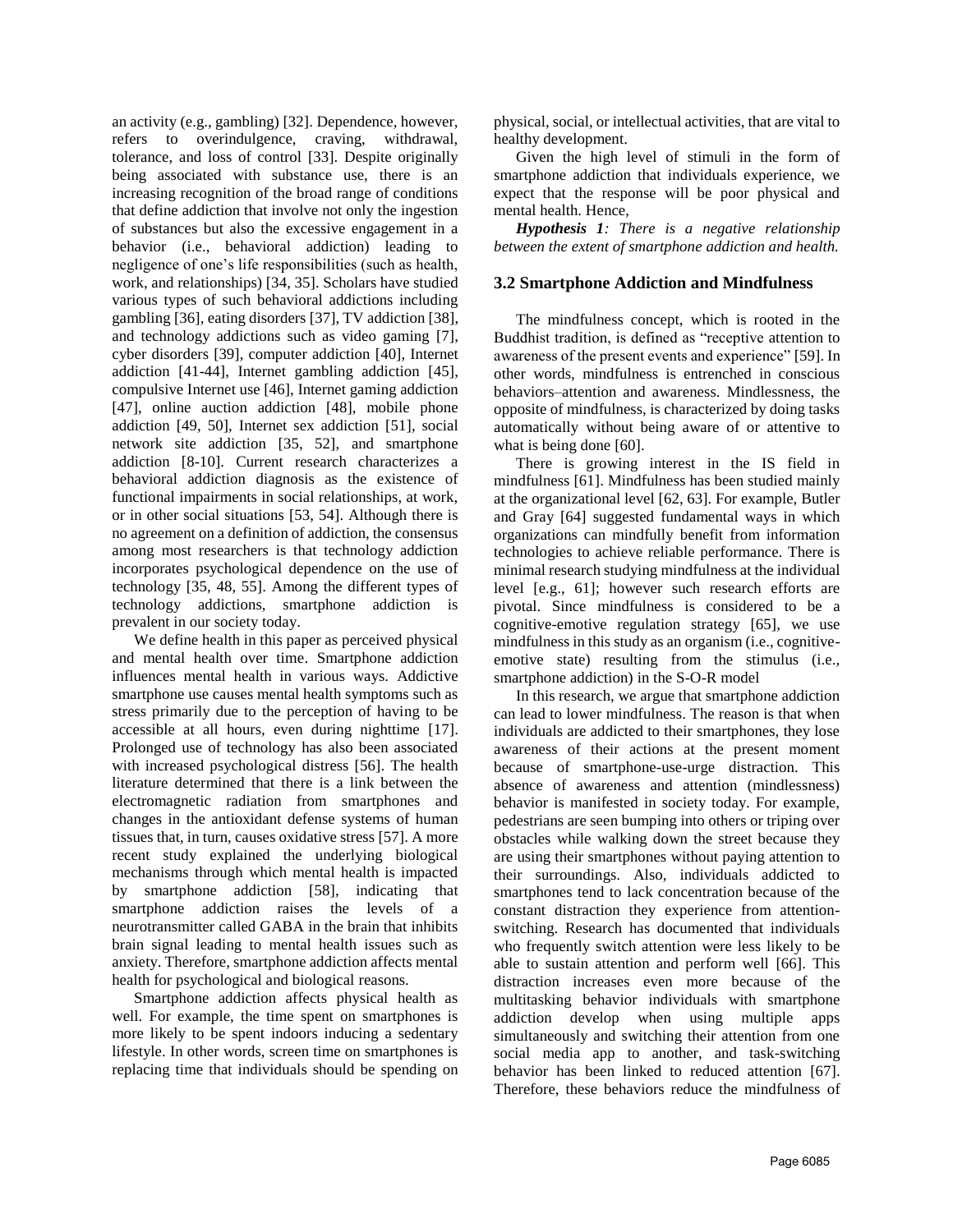individuals with smartphone addiction. Hence, based on the S-O-R model, we expect the reaction of an organism when exposed to a stimulus (smartphone addiction) to be an emotive-cognitive state of low mindfulness. Accordingly, we advance the following hypothesis:

*Hypothesis 2: There is a negative relationship between the extent of smartphone addiction and mindfulness.*

#### **3.3 Smartphone Addiction and Technostress**

The technostress concept was first introduced by psychologist Craig Brod who defined it as "a modern disease of adaptation caused by an inability to cope with the new computer technologies in a healthy manner" [68]. The definition of technostress was expanded to include "any negative impact on attitudes, thoughts, behaviors, or body psychology caused directly or indirectly by technology" [69]. We, therefore, incorporate technostress in this study to pinpoint stress related to smartphone usage.

Addicted users of technology such as smartphones tend to experience difficulty controlling time [35, 50, 54, 70] and decrease personal contacts in real life, resulting in social isolation that, in turn, leads to stress [71]. Tolerance symptoms of technology addiction increase the severity of stress [72]. Addicted users to smartphones exhibit the following: (1) negligence of important things because of interest in their phones; (2) risk to their social lives because of interaction with phones, (3) interference of phone use with other activities; (4) feeling agitated when not using their phone, (4) making unsuccessful attempts to reduce the time they interact with their phones, (5) being late for engagements because of their phone interactions; (6) arguments at home because of the time they spend on their phones, (7) failure to get enough rest because of their addictive use of phone. When the addictive behavior signs above are perceived to be inescapable, negative consequences of psychological distress such as stress are more likely to be augmented as well [73]. In this study, technostress is used as an indicator of stress. Thus, we propose, based on the S-O-R model, that the addictive use of smartphones (stimulus) leads to a response in the form of technostress. Based on this we state the following:

*Hypothesis 3: There is a positive relationship between the extent of smartphone addiction and technostress.*

#### **3.4 Mindfulness and Well-Being**

Mindfulness is commonly defined as the quality of awareness or consciousness that results from intentionally attending with non-judgementalness and

openness to present-moment experiences [74]. Mindfulness theory, a subdivision of positive psychology and the science of well-being and strengths [75], emphasizes awareness of the context in the present moment [76], which enables individuals to be sensitive to an environment that supports clearer thoughts and behaviors [77]. Moreover, there is evidence that mindfulness can affect health and well-being [78, 79].

Several models have explained the mechanisms of how mindfulness affects well-being [59, 80-84]. The majority of these models seem to agree on the importance of the 'decentering' concept, which refers to the ability to "step outside one's immediate experience, thereby changing the very nature of that experience" [85]. One of these seminal models is the reperceiving model in which Shapiro, Carlson, Astin and Freedman [83]) postulate that the process of mindfulness (intentionally attending with openness and nonjudgmentalness) causes reperceiving. Similar to the deautomatization concept, which refers to "undoing of the automatic processes that control perception and cognition" [86], reperceiving refers to the ability to disidentify from one's thoughts and view his or her experience with better objectivity and clarity. In particular, this fundamental shift in perspective is facilitated by the mindfulness process [83] and leads to increased openness toward unwanted personal experiences and positive emotions. In summary, all of these models seem to conclude that the goal of mindfulness is to sustain awareness and disengage oneself from attachment to thoughts, beliefs, or emotions, thereby cultivating a better sense of emotional balance and well-being [87].

Evidence from neurobiological and behavioral laboratory studies indicates that mindfulness practices show promise in reducing mental health symptoms and enhancing well-being [88, 89]. There is evidence that mindfulness practices benefited individuals diagnosed with mental health issues including anxiety [90, 91], anger [90], depression [90, 92, 93], rumination [90, 94], cognitive disorganization [93], general psychological distress [93, 95],and post-traumatic symptoms [95].

Mindfulness was also found to have a positive relationship with well-being [96] and indicators of psychological health such as higher levels of positive emotions, vitality, life satisfaction, and adaptive emotion regulation and lower levels of negative emotions and psychopathological symptoms [78]. Similarly, we posit that mindfulness improves health and reduces technostress and thus can contribute greatly to an individual's well-being. Based on the S-O-R model, we posit the following:

*Hypothesis 4: There is a positive relationship between mindfulness and health.*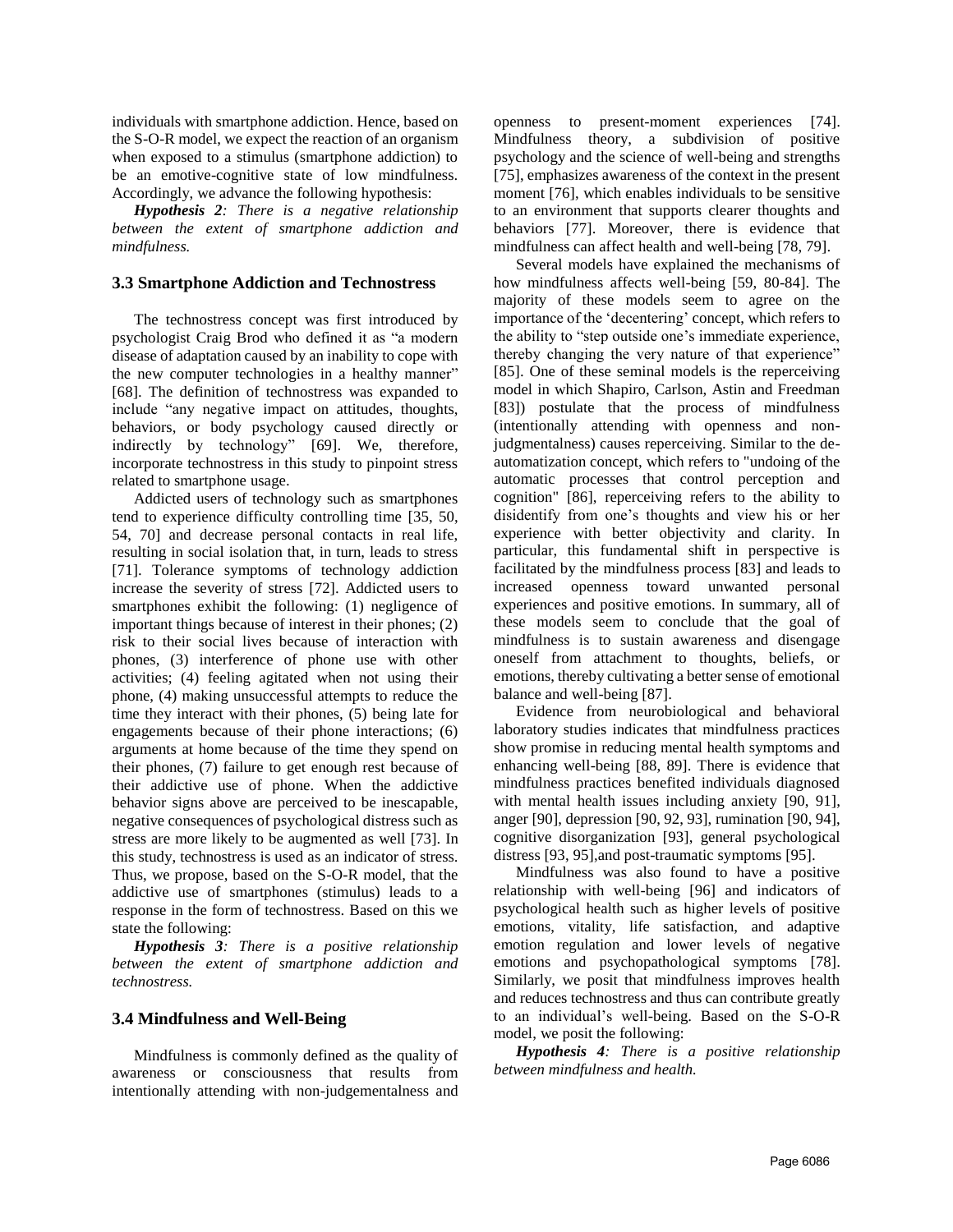*Hypothesis 5: There is a negative relationship between mindfulness and technostress.*

#### **3.5 Technostress and Well-Being**

We propose that individuals with high levels of technostress symptoms will experience a lowered sense of well-being. Technostress leads to decreasing wellness, especially for those who use technology excessively (e.g., smartphones) and who can be described as having "stress immobility syndrome" [97]. This syndrome occurs when individuals use technology (e.g., smartphones) while stressed and sedentary for prolonged periods, resulting in illness. Technostress is also characterized by signs of obsessive use of smartphones that in turn lead to harmful physical and mental health symptoms including cardiovascular, gastrointestinal, and insomnia disorders, chronic fatigue, irritability, depression, decreased sexual desire, and behavioral changes [98]. In addition, a higher level of stress (e.g., technostress) generates the cortisol hormone, which impedes the immune, digestive, and reproductive systems and impacts both mental and physical health negatively [99]. Accordingly, we posit that individuals with high levels of technostress will experience poor mental and physical health. Hence,

*Hypothesis 6: There is a negative relationship between technostress and health.*

### **3.6 Hedonic Smartphone Use as A Moderating Effect**

We also propose that the type of smartphone use will buffer the relationship between technostress and health. Information systems have been classified in the IS literature as hedonic and utilitarian [100]. Hedonic information systems refer to systems that afford selffulfilling value to the user, are related to leisure activities, focus on the fun side of use, and stimulate prolonged use [100]. Smartphones can be used as both hedonic systems–offering self-fulfilling value of enjoyment and leisure (e.g., social media and games)– and utilitarian systems–affording instrumental value and productive use (e.g., email, reading, and communicating). We posit that hedonic use of smartphones buffers the adverse effect of technostress on health because the fun and leisure aspects of phone use (e.g., social media) will modify the impact of technostress on health. In fact, scholars have dedicated considerable attention to coping resources that can buffer the health effects of exposure to stress [101]. When managing strains (e.g., technostress), people draw on several personal and social assets. One example of such stress-buffers is social support, which refers to informational, emotional, or practical assistance from others such as friends, family members, or coworkers [102]. Social support reduces stress-related psychological distress and physiological arousal [103, 104]. Research has documented that hedonic information systems such as social networking sites are a source of social support from family members, coworkers, and friends that can help individuals cope with stress and augment positive outcomes including worklife balance [105, 106]. Hence, based on the buffering hypothesis theory [107], which posits that social support systems (e.g., social networks available through social media apps) shield an individual from or buffer the negative impact of stressful events (technostress) and enhance an individual's longevity and health, we conclude that the hedonic use of smartphones will buffer (weaken) the negative relationship between technostress and health. Therefore, we put forward the following hypothesis:

*Hypothesis 7: Hedonic use of smartphones weakens the negative relationship between technostress and health.*

Hedonic information systems are characterized by their prolonged use [100]. This extended use of hedonic information systems/apps in smartphones, in turn, induces higher levels of smartphone addiction. When individuals experience enjoyment or pleasure from using an information system, they are likely to use it more [100, 108, 109]. In fact, the hedonic-use aspect of digital artifacts (e.g., enjoyment) has been found to be a pivotal determinant in increasing IS usage [109-111]. Therefore, we posit that hedonic use of smartphones fuels smartphone addiction, strengthening the adverse effect of smartphone addiction on health. Based on this we state the following:

*Hypothesis 8: Hedonic use of smartphones strengthens the negative relationship between smartphone addiction and health.*

#### **3.7 Mindfulness as A Mediator**

In considering the effects of smartphone addiction on health, there is still an important question worth investigating: how and why smartphone addiction is related to health. Is there a causal pathway through which smartphone addiction affects well-being?

On the one hand, mindfulness has been directly associated with well-being and mental health [95, 112]. For example, mindfulness has been demonstrated to reduce mental health problems such as anxiety, depression, negative emotions, and loneliness [113, 114] and increase well-being in self-esteem, life satisfaction, and positive emotions [114]. Moreover, researchers have reported a relationship between technology addiction and mindfulness, for example, social media addiction negatively impacts mindfulness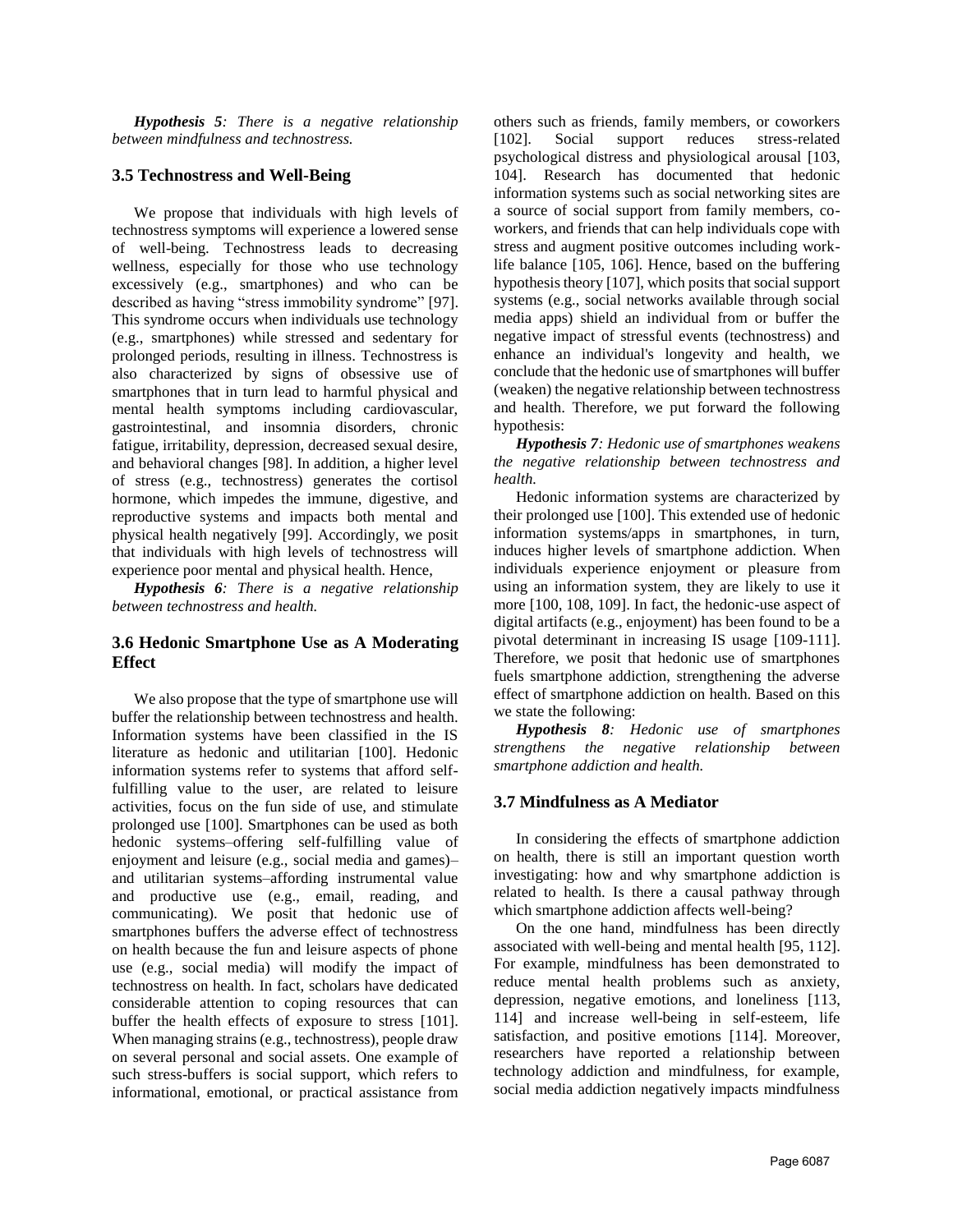[115]. Further, because individuals with higher levels of mindfulness utilize more adaptive coping strategies when faced with stressful events [114], these positive coping strategies enable them to modify the relationship with their addictive behavior and enhance their wellbeing [116]. In other words, mindfulness helps augment coping mechanisms by mediating the relationship between addictive use of a smartphone and health.

According to the above discussion, increased smartphone addiction would reduce the user's mindfulness, and mindfulness also plays a critical role in enhancing well-being. Based on the S-O-R model, it is reasonable to assume that mindfulness is an emotivecognitive mechanism (organism) underlying the link between smartphone addiction (stimulus) and wellbeing (response). Thus, we hypothesize that mindfulness plays a mediating role in the relationship between smartphone addiction and well-being.

*Hypothesis 9: Smartphone addiction influences technostress through the mediating role of mindfulness.*

*Hypothesis 10: Smartphone addiction influences health through the mediating role of mindfulness*

# **4. Research Methodology**

We will collect data via an online survey from students at a large university in the Midwest region of the United States after gaining an exempt approval from the institutional review board (no identifiable data are collected). Validated measurement scales will be adopted from the literature. Study participation will occur as a two-part process where students will be required to download a free app on their smartphone device for seven days and complete a survey at the conclusion of the seventh day. The app tracks the amount of time the study participant spends on their phone in addition to the number of times the phone is accessed each day. The app delineates access based upon each instance when a user opens the home screen on the device. Participants with Apple devices will download the Moment App (2016) while Android device users will download the QualityTime App. Emails regarding the study details will be distributed to students. In addition to email communication, classroom visits will be conducted to describe the specifications of the study. Reminder emails will be sent to students one week following the initial email or classroom visit which will include a link to the survey and directions on how to complete the survey. In addition, we will provide participants with directions on how to report app usage through their phone battery usage/screen time so that we can measure the hedonic/social use vs. the utilitarian/functional use of their phone apps.

Smartphone addiction was measured using items adapted from Moqbel and Kock [35] and Charlton [54]. Mindfulness was adopted from Black, Sussman, Johnson and Milam [60]. Technostress was measured by scales from Ayyagari, Grover and Purvis [117] and Moore [118]. Health was measured by scales after Moriarty, Zack and Kobau [119] and Moqbel and Kock [35].

PLS-based structural equation modeling will be employed as the data analysis method for this study. The WarpPLS 6.0 will be used to analyze the data.

# **5. Expected Contributions**

Investigating the interdependencies between smartphone addiction, mindfulness, and technostress in the prediction of well-being will make important contributions. Our study helps research on technology addiction, smartphone addiction in particular, progress toward an enriched explanation of the process by which smartphone addiction relates to well-being. Absent understanding of the mechanisms linking smartphone addiction to negative outcomes, research can offer only limited practical guidance to individuals, managers, and healthcare practitioners on how to develop intervention strategies. To provide a more comprehensive understanding of the implications of smartphone addiction for health and to provide improved practical guidance, research needs to generate a more sophisticated explanation of the factors that link smartphone addiction to well-being (i.e., mediation) and to highlight the contextual factors on which the influence on health depends (i.e., moderation). Therefore, this study attempts to offer a more comprehensive explanation of the interdependencies between smartphone addiction and other factors that explain in detail how and why smartphone addiction is related to well-being (mediation) and when or under what conditions this relationship augments (moderation).

One limitation of this study that future research should be aware of is that smartphone addiction can be an internal stimulus rather than an external stimulus. Therefore, other models than the S-O-R model can better fit this research. Future studies should focus on addiction to applications on the smartphone rather than on addiction to the smartphone itself because people get addicted to the use of the applications inside the smartphone. Future research should also consider other moderated relationships such as utilitarian apps.

We posit that smartphone addiction is related to technostress and health not only directly but also indirectly through the mediation of mindfulness. In addition, our study establishes certain smartphone usage conditions (hedonic vs. utilitarian) as contextual factors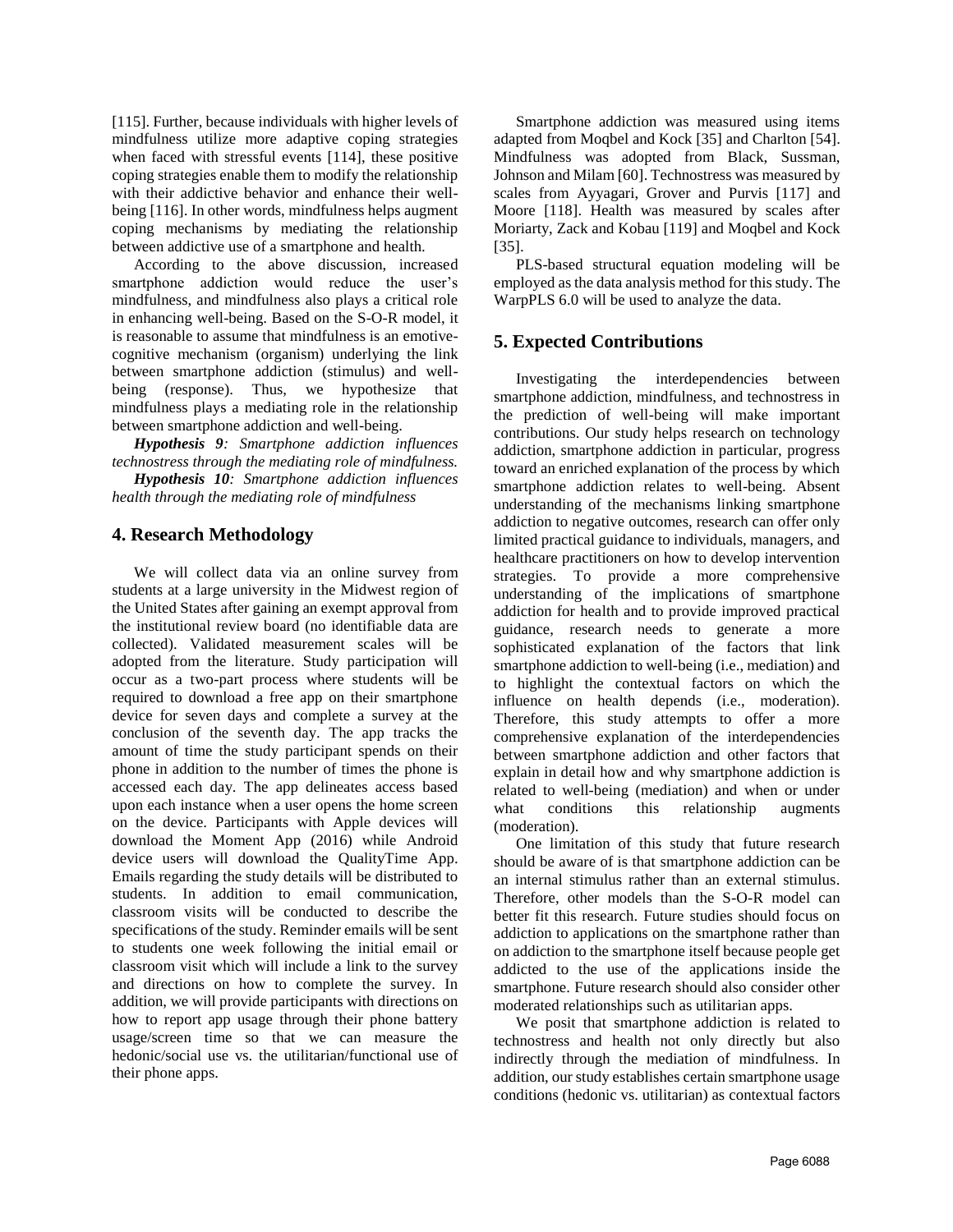on which smartphone addiction and technostress negative effects on health depend. Overall, in this study,

#### **6. References**

[1] Statista: 'Smartphone users worldwide 2014-2020' (Statista, 2018. 2018)

[2] Kim, H., Lee, M., and Kim, M.: 'Effects of mobile instant messaging on collaborative learning processes and outcomes: The case of South Korea', Journal of Educational Technology & Society, 2014, 17, (2), pp. 31 [3] Benson, A.C., Bruce, L., and Gordon, B.A.: 'Reliability and validity of a GPS-enabled iPhoneTM "app" to measure physical activity', Journal of sports sciences, 2015, 33, (14), pp. 1421-1428 [4] Mameli, C., Brunetti, D., Colombo, V., Bedogni, G., Schneider, L., Penagini, F., Borsani, B., and Zuccotti, G.: 'Combined use of a wristband and a smartphone to reduce body weight in obese children: randomized controlled trial', Pediatric obesity, 2018, 13, (2), pp. 81-87 [5] Pellegrini, C.A., Duncan, J.M., Moller, A.C., Buscemi, J., Sularz, A., DeMott, A., Pictor, A., Pagoto, S., Siddique, J., and Spring, B.: 'A smartphone-supported weight loss program: design of the ENGAGED randomized controlled trial', BMC public health, 2012, 12, (1), pp. 1041 [6] O'Malley, G., Clarke, M., Burls, A., Murphy, S., Murphy, N., and Perry, I.J.: 'A smartphone intervention for adolescent obesity: study protocol for a randomised controlled non-inferiority trial', Trials, 2014, 15, (1), pp. 43 [7] Healy, M.: 'World Health Organization says video game addiction is a disease. Why American psychiatrists don't', in Editor (Ed.)^(Eds.): 'Book World Health Organization says video game addiction is a disease. Why American psychiatrists don't' (2018, edn.), pp. [8] Lin, Y.-H., Lin, Y.-C., Lee, Y.-H., Lin, P.-H., Lin, S.- H., Chang, L.-R., Tseng, H.-W., Yen, L.-Y., Yang, C.C., and Kuo, T.B.: 'Time distortion associated with smartphone addiction: Identifying smartphone addiction via a mobile application (App)', Journal of psychiatric research, 2015, 65, pp. 139-145 [9] Kwon, M., Kim, D.-J., Cho, H., and Yang, S.: 'The smartphone addiction scale: development and validation of a short version for adolescents', PloS one, 2013, 8, (12), pp. e83558 [10] Samaha, M., and Hawi, N.S.: 'Relationships among smartphone addiction, stress, academic performance, and satisfaction with life', Computers in Human Behavior,

2016, 57, pp. 321-325 [11] Auter, P.J.: 'Portable social groups: willingness to communicate, interpersonal communication gratifications, and cell phone use among young adults', International

Journal of Mobile Communications, 2006, 5, (2), pp. 139- 156

[12] Park, C., and Park, Y.R.: 'The conceptual model on smart phone addiction among early childhood',

International Journal of Social Science and Humanity, 2014, 4, (2), pp. 147

[13] Billieux, J., Maurage, P., Lopez-Fernandez, O., Kuss, D.J., and Griffiths, M.D.: 'Can disordered mobile phone use be considered a behavioral addiction? An update on

we generate an enhanced understanding of how, why, and when smartphone addiction is related to well-being. current evidence and a comprehensive model for future research', Curr Addict Rep, 2015, 2, (2), pp. 156-162 [14] Billieux, J.: 'Problematic use of the mobile phone: a literature review and a pathways model', Current

Psychiatry Reviews, 2012, 8, (4), pp. 299-307

[15] Çağan, Ö., Ünsal, A., and Çelik, N.: 'Evaluation of college students' the level of addiction to cellular phone and investigation on the relationsship between the addiction and the level of depression', Procedia-Social and Behavioral Sciences, 2014, 114, pp. 831-839

[16] Elhai, J.D., Dvorak, R.D., Levine, J.C., and Hall, B.J.: 'Problematic smartphone use: A conceptual overview and systematic review of relations with anxiety and depression psychopathology', Journal of affective disorders, 2017, 207, pp. 251-259

[17] Thomée, S., Härenstam, A., and Hagberg, M.: 'Mobile phone use and stress, sleep disturbances, and symptoms of depression among young adults-a prospective cohort study', BMC public health, 2011, 11, (1), pp. 66 [18] Lepp, A., Li, J., Barkley, J.E., and Salehi-Esfahani, S.:

'Exploring the relationships between college students' cell phone use, personality and leisure', Computers in human behavior, 2015, 43, pp. 210-219

[19] Lepp, A., Barkley, J.E., and Karpinski, A.C.: 'The relationship between cell phone use, academic performance, anxiety, and satisfaction with life in college students', Computers in Human Behavior, 2014, 31, pp. 343-350

[20] Hong, F.-Y., Chiu, S.-I., and Huang, D.-H.: 'A model of the relationship between psychological characteristics, mobile phone addiction and use of mobile phones by Taiwanese university female students', Computers in Human Behavior, 2012, 28, (6), pp. 2152-2159

[21] Walsh, S.P., White, K.M., Cox, S., and Young, R.M.: 'Keeping in constant touch: The predictors of young Australians' mobile phone involvement', Computers in Human Behavior, 2011, 27, (1), pp. 333-342

[22] Chiu, S.-I.: 'The relationship between life stress and smartphone addiction on Taiwanese university student: A mediation model of learning self-efficacy and social selfefficacy', Computers in human behavior, 2014, 34, pp. 49- 57

[23] Van Deursen, A.J., Bolle, C.L., Hegner, S.M., and Kommers, P.A.: 'Modeling habitual and addictive smartphone behavior: The role of smartphone usage types, emotional intelligence, social stress, self-regulation, age, and gender', Computers in human behavior, 2015, 45, pp. 411-420

[24] Wang, J.-L., Wang, H.-Z., Gaskin, J., and Wang, L.- H.: 'The role of stress and motivation in problematic smartphone use among college students', Computers in Human Behavior, 2015, 53, pp. 181-188

[25] MacKinnon, D.P., and Luecken, L.J.: 'How and for whom? Mediation and moderation in health psychology', Health psychology, 2008, 27, (2S), pp. 1-4

[26] Mehrabian, A., and Russell, J.A.: 'An approach to environmental psychology' (The MIT Press, 1974. 1974)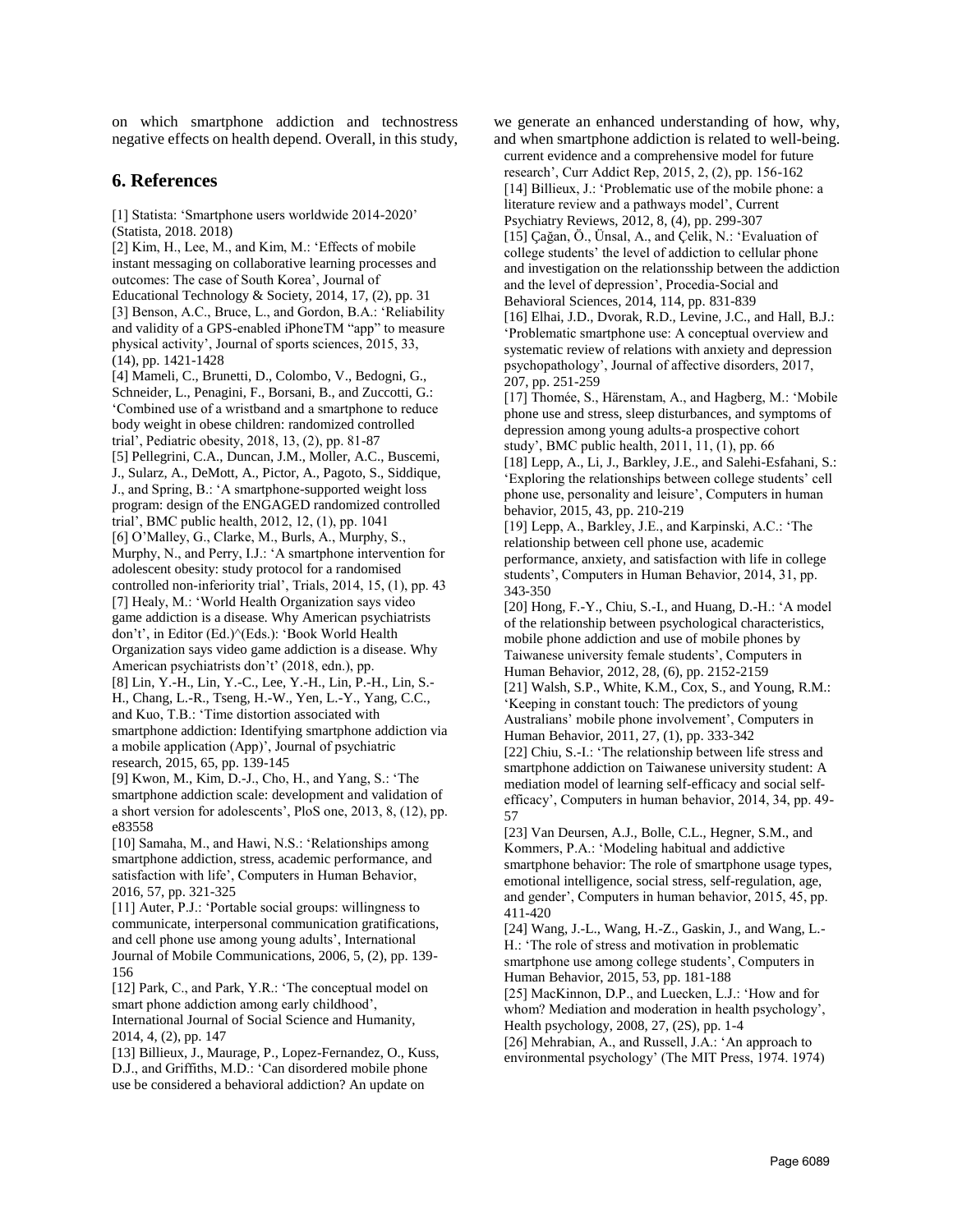[27] Jacoby, J.: 'Stimulus-organism-response reconsidered: an evolutionary step in modeling (consumer) behavior', Journal of Consumer Psychology, 2002, 12, (1), pp. 51-57 [28] Kim, J., and Lennon, S.J.: 'Effects of reputation and website quality on online consumers' emotion, perceived risk and purchase intention: Based on the stimulusorganism-response model', Journal of Research in Interactive Marketing, 2013, 7, (1), pp. 33-56 [29] Wang, Y.J., Minor, M.S., and Wei, J.: 'Aesthetics and the online shopping environment: Understanding consumer responses', Journal of Retailing, 2011, 87, (1), pp. 46-58 [30] Jang, S.S., and Namkung, Y.: 'Perceived quality, emotions, and behavioral intentions: Application of an extended Mehrabian–Russell model to restaurants', Journal of Business Research, 2009, 62, (4), pp. 451-460 [31] Li, H., Sarathy, R., and Xu, H.: 'The role of affect and cognition on online consumers' decision to disclose personal information to unfamiliar online vendors', Decision Support Systems, 2011, 51, (3), pp. 434-445 [32] Widyanto, L., and McMurran, M.: 'The psychometric properties of the internet addiction test', Cyberpsychology & behavior, 2004, 7, (4), pp. 443-450 [33] APA, A.P.A.: 'Diagnostic and Statistical Manual of Mental Disorders (DSM)' (American Psychiatric Association, 1994. 1994) [34] Lemon, J.: 'Can we call behaviours addictive?', Clinical psychologist, 2002, 6, (2), pp. 44-49 [35] Moqbel, M., and Kock, N.: 'Unveiling the dark side of social networking sites: Personal and work-related consequences of social networking site addiction', Information & Management, 2018, 55, (1), pp. 109-119 [36] Griffiths, M.D.: 'The cognitive psychology of gambling', Journal of gambling studies, 1990, 6, (1), pp. 31-42 [37] Lesieur, H.R., and Blume, S.B.: 'Pathological gambling, eating disorders, and the psychoactive substance use disorders', Journal of Addictive diseases, 1993, 12, (3), pp. 89-102 [38] Horvath, C.W.: 'Measuring television addiction', Journal of Broadcasting & Electronic Media, 2004, 48, (3), pp. 378-398 [39] Young, K., Pistner, M., O'MARA, J., and Buchanan, J.: 'Cyber disorders: The mental health concern for the new millennium', CyberPsychology & Behavior, 1999, 2, (5),

pp. 475-479 [40] Shotton, M.A.: 'The costs and benefits of 'computer addiction'', Behaviour & Information Technology, 1991, 10, (3), pp. 219-230

[41] Beard, K.W.: 'Internet addiction: a review of current assessment techniques and potential assessment questions', CyberPsychology & Behavior, 2005, 8, (1), pp. 7-14

[42] Yang, S.C., and Tung, C.-J.: 'Comparison of Internet addicts and non-addicts in Taiwanese high school',

Computers in Human Behavior, 2007, 23, (1), pp. 79-96 [43] Young, K.S.: 'Psychology of computer use: XL. Addictive use of the Internet: a case that breaks the stereotype', Psychological Reports, 1996, 79, (3), pp. 899-

902 [44] Young, K.S., and de Abreu, C.N.: 'Internet addiction:

A handbook and guide to evaluation and treatment' (John Wiley & Sons, 2010. 2010)

[45] Kuss, D., and Griffiths, M.: 'Internet gambling behavior' (IGI Global, 2011. 2011)

[46] Meerkerk, G.-J., Van Den Eijnden, R.J., Vermulst, A.A., and Garretsen, H.F.: 'The compulsive internet use scale (CIUS): some psychometric properties',

CyberPsychology & Behavior, 2009, 12, (1), pp. 1-6 [47] Kuss, D.J., and Griffiths, M.D.: 'Internet gaming addiction: A systematic review of empirical research', International Journal of Mental Health and Addiction, 2012, 10, (2), pp. 278-296

[48] Turel, O., Serenko, A., and Giles, P.: 'Integrating technology addiction and use: An empirical investigation of online auction users', MIS Quarterly, 2011, 35, (4), pp. 1043-1062

[49] Choliz, M.: 'Mobile phone addiction: a point of issue', Addiction, 2010, 105, (2), pp. 373-374

[50] Turel, O., Serenko, A., and Bontis, N.: 'Family and work-related consequences of addiction to organizational pervasive technologies', Information & Management, 2011, 48, (2), pp. 88-95

[51] Griffiths, M.D.: 'Internet sex addiction: A review of empirical research', Addiction Research & Theory, 2012, 20, (2), pp. 111-124

[52] Kuss, D.J., and Griffiths, M.D.: 'Online social networking and addiction—a review of the psychological literature', International Journal of Environmental Research and Public Health, 2011, 8, (9), pp. 3528-3552

[53] Widyanto, L., and Griffiths, M.: ''Internet Addiction': A Critical Review', International Journal of Mental Health and Addiction, 2006, 4, (1), pp. 31-51

[54] Charlton, J.P.: 'A factor-analytic investigation of computer 'addiction'and engagement', British Journal of Psychology, 2002, 93, (3), pp. 329-344

[55] Serenko, A., and Turel, O.: 'Integrating Technology Addiction and Use: An Empirical Investigation of Facebook Users', AIS Transactions on Replication Research (Forthcoming), 2015, pp. 1-14

[56] Chesley, N.: 'Blurring boundaries? Linking technology use, spillover, individual distress, and family satisfaction', Journal of Marriage and Family, 2005, 67, (5), pp. 1237-1248

[57] Ozguner, F., Altinbas, A., Ozaydin, M., Dogan, A., Vural, H., Kisioglu, A.N., Cesur, G., and Yildirim, N.G.: 'Mobile phone-induced myocardial oxidative stress: protection by a novel antioxidant agent caffeic acid phenethyl ester', Toxicology and industrial health, 2005, 21, (7-8), pp. 223-230

[58] Seo, H.S., Jeong, E.-K., Choi, S., Kwon, Y., Park, H.- J., and Kim, I.: 'Neurotransmitters in young people with internet and smartphone addiction: a comparison with normal controls and changes after cognitive behavioral therapy', in Editor (Ed.)^(Eds.): 'Book Neurotransmitters in young people with internet and smartphone addiction: a comparison with normal controls and changes after cognitive behavioral therapy' (Radiological Society of North America, 2017, edn.), pp.

[59] Brown, K.W., Ryan, R.M., and Creswell, J.D.: 'Mindfulness: Theoretical foundations and evidence for its salutary effects', Psychological inquiry, 2007, 18, (4), pp. 211-237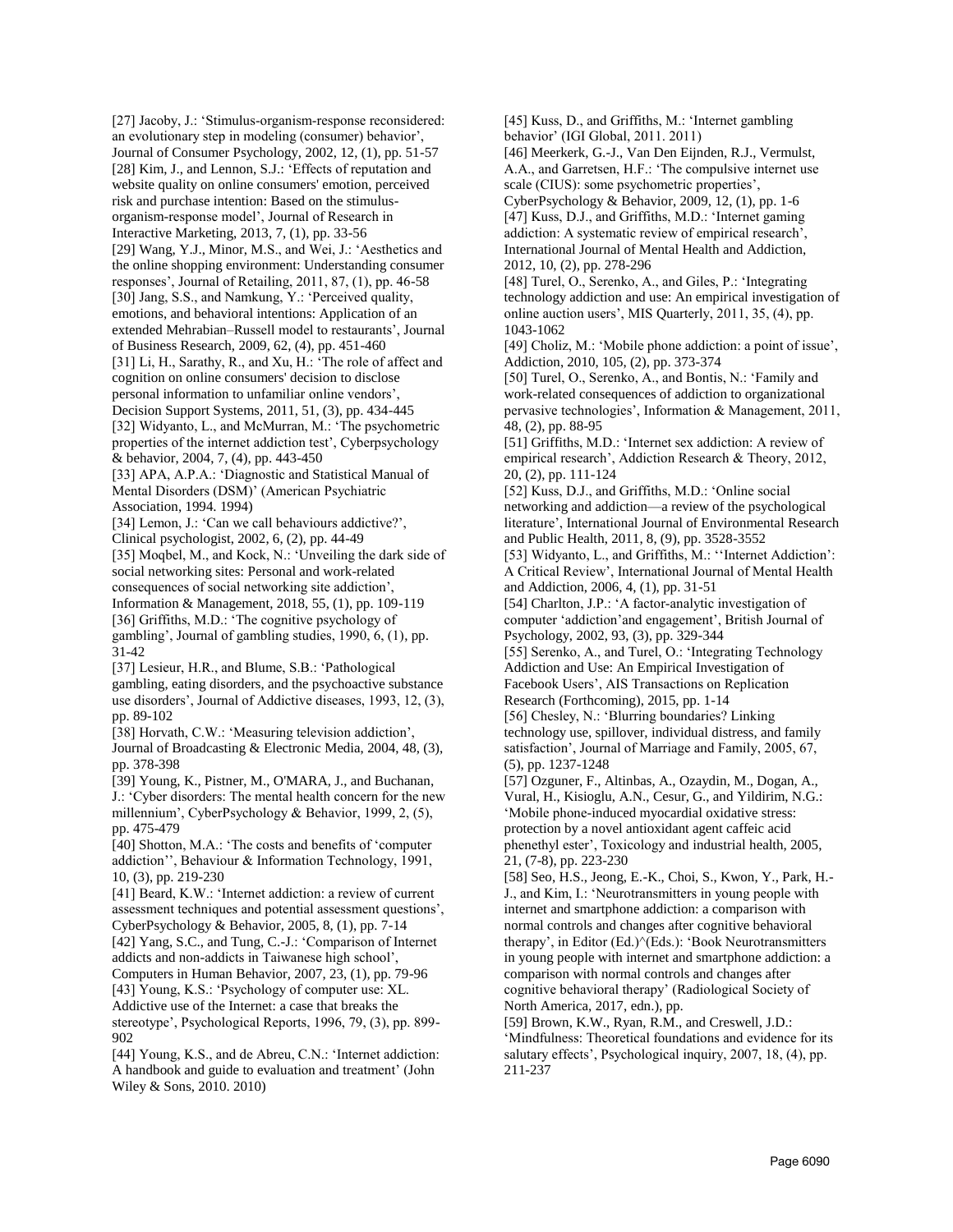[60] Black, D.S., Sussman, S., Johnson, C.A., and Milam, J.: 'Psychometric assessment of the mindful attention awareness scale (MAAS) among Chinese adolescents', Assessment, 2012, 19, (1), pp. 42-52

[61] Sun, H., and Fang, Y.: 'Choosing a fit technology: Understanding mindfulness in technology adoption and continuance', Journal of the Association for Information Systems, 2016, 17, (6), pp. 377

[62] Fichman, R.G.: 'Going beyond the dominant paradigm for information technology innovation research: Emerging concepts and methods', Journal of the association for information systems, 2004, 5, (8), pp. 11

[63] Swanson, E.B., and Ramiller, N.C.: 'Innovating mindfully with information technology', MIS quarterly, 2004, pp. 553-583

[64] Butler, B.S., and Gray, P.H.: 'Reliability, mindfulness, and information systems', Mis Quarterly, 2006, pp. 211- 224

[65] Martos, M.P.B., Lopez‐Zafra, E., Pulido‐Martos, M., and Augusto, J.M.: 'Are emotional intelligent workers also more empathic?', Scandinavian journal of psychology, 2013, 54, (5), pp. 407-414

[66] Ophir, E., Nass, C., and Wagner, A.D.: 'Cognitive control in media multitaskers', Proceedings of the National Academy of Sciences, 2009, 106, (37), pp. 15583-15587

[67] Rosen, L.D., Carrier, L.M., and Cheever, N.A.:

'Facebook and texting made me do it: Media-induced taskswitching while studying', Computers in Human Behavior, 2013, 29, (3), pp. 948-958

[68] Brod, C.: 'Technostress: The human cost of the computer revolution' (Addison Wesley Publishing Company, 1984. 1984)

[69] Weil, M., and Rosen, L.: 'Technostress: Coping with technology@ work@ home@ play', in Editor (Ed.) $\textdegree$ (Eds.): 'Book Technostress: Coping with technology@ work@ home@ play' (Wiley, 1997, edn.), pp.

[70] Tarafdar, M., Pullins, E.B., and Ragu‐Nathan, T.: 'Technostress: negative effect on performance and possible mitigations', Information Systems Journal, 2015, 25, (2), pp. 103-132

[71] Kumar, S.: 'Mobile phone and adolescents-addiction a mindful check in', International Journal of Advanced Nursing Studies, 2014, 3, (1), pp. 42-46

[72] Ko, C.: 'The effects of addictive cell-phone use of adolescence on mental health', Forum For Youth Culture, 2012, 30, pp. 8-36

[73] Matusik, S.F., and Mickel, A.E.: 'Embracing or embattled by converged mobile devices? Users' experiences with a contemporary connectivity technology',

Human Relations, 2011, 64, (8), pp. 1001-1030 [74] Kabat-Zinn, J.: 'Wherever you go, there you are: mindfulness meditation in everyday life' (Hyperion Books, 1994. 1994)

[75] Ivtzan, I., and Lomas, T.: 'Mindfulness in positive psychology: The science of meditation and wellbeing' (Routledge, 2016. 2016)

[76] Langer, E.J.: 'Langer mindfulness scale user guide and technical manual' ( IDS, 2004. 2004)

[77] Demick, J.: 'Toward a mindful psychological science: Theory and application', Journal of Social Issues, 2000, 56, (1), pp. 141-159

[78] Keng, S.-L., Smoski, M.J., and Robins, C.J.: 'Effects of mindfulness on psychological health: A review of empirical studies', Clinical psychology review, 2011, 31, (6), pp. 1041-1056

[79] Janssen, M., Heerkens, Y., Kuijer, W., Van Der Heijden, B., and Engels, J.: 'Effects of Mindfulness-Based Stress Reduction on employees' mental health: A systematic review', PloS one, 2018, 13, (1), pp. e0191332 [80] Baer, R.A.: 'Mindfulness training as a clinical intervention: A conceptual and empirical review', Clinical psychology: Science and practice, 2003, 10, (2), pp. 125- 143

[81] Grabovac, A.D., Lau, M.A., and Willett, B.R.: 'Mechanisms of mindfulness: A Buddhist psychological model', Mindfulness, 2011, 2, (3), pp. 154-166 [82] Hölzel, B.K., Lazar, S.W., Gard, T., Schuman-Olivier, Z., Vago, D.R., and Ott, U.: 'How does mindfulness meditation work? Proposing mechanisms of action from a conceptual and neural perspective', Perspectives on psychological science, 2011, 6, (6), pp. 537-559 [83] Shapiro, S.L., Carlson, L.E., Astin, J.A., and Freedman, B.: 'Mechanisms of mindfulness', Journal of clinical psychology, 2006, 62, (3), pp. 373-386 [84] Vago, D.R., and David, S.A.: 'Self-awareness, selfregulation, and self-transcendence (S-ART): a framework for understanding the neurobiological mechanisms of mindfulness', Frontiers in human neuroscience, 2012, 6, pp. 296

[85] Safran, J., and Segal, Z.: 'Cognitive therapy: An interpersonal process perspective', New York: Basic, 1990 [86] Deikman, A.J.: 'The observing self: Mysticism and psychotherapy' (Beacon Press, 1982. 1982)

[87] Ludwig, D.S., and Kabat-Zinn, J.: 'Mindfulness in medicine', Jama, 2008, 300, (11), pp. 1350-1352 [88] Creswell, J.D., Way, B.M., Eisenberger, N.I., and Lieberman, M.D.: 'Neural correlates of dispositional mindfulness during affect labeling', Psychosomatic medicine, 2007, 69, (6), pp. 560-565

[89] Way, B.M., Creswell, J.D., Eisenberger, N.I., and Lieberman, M.D.: 'Dispositional mindfulness and depressive symptomatology: Correlations with limbic and self-referential neural activity during rest', Emotion, 2010, 10, (1), pp. 12

[90] Anderson, N.D., Lau, M.A., Segal, Z.V., and Bishop, S.R.: 'Mindfulness‐based stress reduction and attentional control', Clinical Psychology & Psychotherapy: An International Journal of Theory & Practice, 2007, 14, (6), pp. 449-463

[91] Shapiro, S.L., Schwartz, G.E., and Bonner, G.: 'Effects of mindfulness-based stress reduction on medical and premedical students', Journal of behavioral medicine, 1998, 21, (6), pp. 581-599

[92] Grossman, P., Kappos, L., Gensicke, H., D'Souza, M., Mohr, D.C., Penner, I.K., and Steiner, C.: 'MS quality of life, depression, and fatigue improve after mindfulness training A randomized trial', Neurology, 2010, 75, (13), pp. 1141-1149

[93] Speca, M., Carlson, L.E., Goodey, E., and Angen, M.: 'A randomized, wait-list controlled clinical trial: the effect of a mindfulness meditation-based stress reduction program